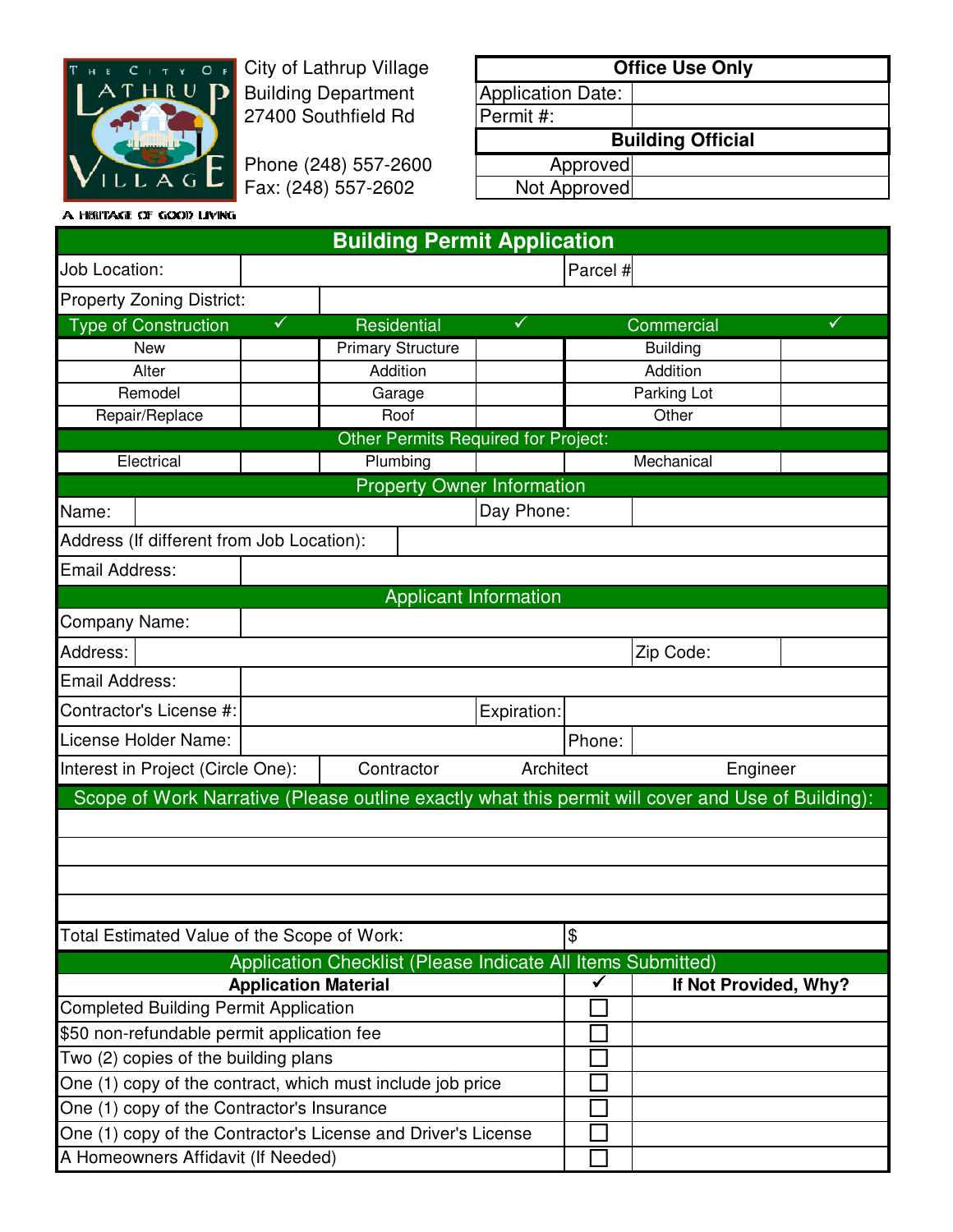|                                                                                                                                                                                                               | <b>Registrations</b>                                                              |                          |                                               |                                                                                                                                                                                                                     |                         |       |      |  |
|---------------------------------------------------------------------------------------------------------------------------------------------------------------------------------------------------------------|-----------------------------------------------------------------------------------|--------------------------|-----------------------------------------------|---------------------------------------------------------------------------------------------------------------------------------------------------------------------------------------------------------------------|-------------------------|-------|------|--|
| "Section 23a of the state construction codes act of 1972, Act No. 230 of Public Acts of 1972, being                                                                                                           |                                                                                   |                          |                                               |                                                                                                                                                                                                                     |                         |       |      |  |
| section 125,1523a of the Michigan Complied Laws, prohibits a person from conspiring to circumvent<br>the licensing requirements of this state relating to persons who perform work on residential building or |                                                                                   |                          |                                               |                                                                                                                                                                                                                     |                         |       |      |  |
|                                                                                                                                                                                                               | a residential structure. Violations of section 23a are subjected to civil fines." |                          |                                               |                                                                                                                                                                                                                     |                         |       |      |  |
|                                                                                                                                                                                                               |                                                                                   |                          |                                               | <b>Builder's Registration</b>                                                                                                                                                                                       |                         |       |      |  |
| Company:                                                                                                                                                                                                      |                                                                                   |                          |                                               |                                                                                                                                                                                                                     | Phone #:                |       |      |  |
| Address:                                                                                                                                                                                                      | Zip:                                                                              |                          |                                               |                                                                                                                                                                                                                     |                         |       |      |  |
| <b>Email Address</b>                                                                                                                                                                                          |                                                                                   |                          |                                               |                                                                                                                                                                                                                     |                         |       |      |  |
| License Number:                                                                                                                                                                                               |                                                                                   |                          |                                               |                                                                                                                                                                                                                     | <b>Expiration Date:</b> |       |      |  |
|                                                                                                                                                                                                               |                                                                                   |                          |                                               | *Please provide copy of license*                                                                                                                                                                                    |                         |       |      |  |
| Exemption:                                                                                                                                                                                                    |                                                                                   |                          | Federal Employer ID Number or Reason for      |                                                                                                                                                                                                                     |                         |       |      |  |
| or Reason for Exemption:                                                                                                                                                                                      |                                                                                   |                          | <b>Workers Compensation Insurance Carrier</b> |                                                                                                                                                                                                                     |                         |       |      |  |
|                                                                                                                                                                                                               |                                                                                   |                          | MESC or UIA Employer Number or Reason         |                                                                                                                                                                                                                     |                         |       |      |  |
| for Exemption:                                                                                                                                                                                                |                                                                                   |                          |                                               |                                                                                                                                                                                                                     |                         |       |      |  |
| <b>Builder's Printed Name</b>                                                                                                                                                                                 |                                                                                   |                          |                                               |                                                                                                                                                                                                                     |                         |       |      |  |
| <b>Builder's Signature</b>                                                                                                                                                                                    |                                                                                   |                          |                                               |                                                                                                                                                                                                                     |                         | Date: |      |  |
| Homeowner's Registration                                                                                                                                                                                      |                                                                                   |                          |                                               |                                                                                                                                                                                                                     |                         |       |      |  |
| Name:                                                                                                                                                                                                         |                                                                                   |                          |                                               |                                                                                                                                                                                                                     | Phone #:                |       |      |  |
| Address:                                                                                                                                                                                                      |                                                                                   |                          |                                               |                                                                                                                                                                                                                     |                         |       | Zip: |  |
| <b>Email Address</b>                                                                                                                                                                                          |                                                                                   |                          |                                               |                                                                                                                                                                                                                     |                         |       |      |  |
| Homeowner guarantees that work is being done by the homeowner or immediate family and will not be<br>contracted out; also, this will not be a rented property.                                                |                                                                                   |                          |                                               |                                                                                                                                                                                                                     |                         |       |      |  |
| Signature:                                                                                                                                                                                                    |                                                                                   |                          |                                               |                                                                                                                                                                                                                     |                         | Date: |      |  |
| <b>Applicant Affidavit</b>                                                                                                                                                                                    |                                                                                   |                          |                                               |                                                                                                                                                                                                                     |                         |       |      |  |
|                                                                                                                                                                                                               |                                                                                   |                          |                                               | I hereby certify that all above answers are correct and true and the described work will conform with all                                                                                                           |                         |       |      |  |
|                                                                                                                                                                                                               |                                                                                   |                          |                                               | applicable Building Codes and/or Lathrup Village City Ordinances regarding health, safety, and welfare. I also<br>agree to repair any damage to public property and/or private property caused during this project. |                         |       |      |  |
| Signature:                                                                                                                                                                                                    |                                                                                   |                          |                                               |                                                                                                                                                                                                                     |                         | Date: |      |  |
| <b>Office Use Only</b>                                                                                                                                                                                        |                                                                                   |                          |                                               |                                                                                                                                                                                                                     |                         |       |      |  |
| <b>Building Official:</b>                                                                                                                                                                                     |                                                                                   | Not Approved<br>Approved |                                               |                                                                                                                                                                                                                     |                         |       |      |  |
| <b>Requirements:</b>                                                                                                                                                                                          |                                                                                   | $\checkmark$             | Notes:                                        |                                                                                                                                                                                                                     |                         |       |      |  |
| <b>Plan Review</b>                                                                                                                                                                                            |                                                                                   |                          |                                               |                                                                                                                                                                                                                     |                         |       |      |  |
| Site Plan Approval                                                                                                                                                                                            |                                                                                   |                          |                                               |                                                                                                                                                                                                                     |                         |       |      |  |
| <b>Special Land Use</b>                                                                                                                                                                                       |                                                                                   |                          |                                               |                                                                                                                                                                                                                     |                         |       |      |  |
| <b>Zoning Variance</b>                                                                                                                                                                                        |                                                                                   |                          |                                               |                                                                                                                                                                                                                     |                         |       |      |  |
|                                                                                                                                                                                                               |                                                                                   |                          |                                               |                                                                                                                                                                                                                     |                         |       |      |  |
|                                                                                                                                                                                                               |                                                                                   |                          |                                               |                                                                                                                                                                                                                     |                         |       |      |  |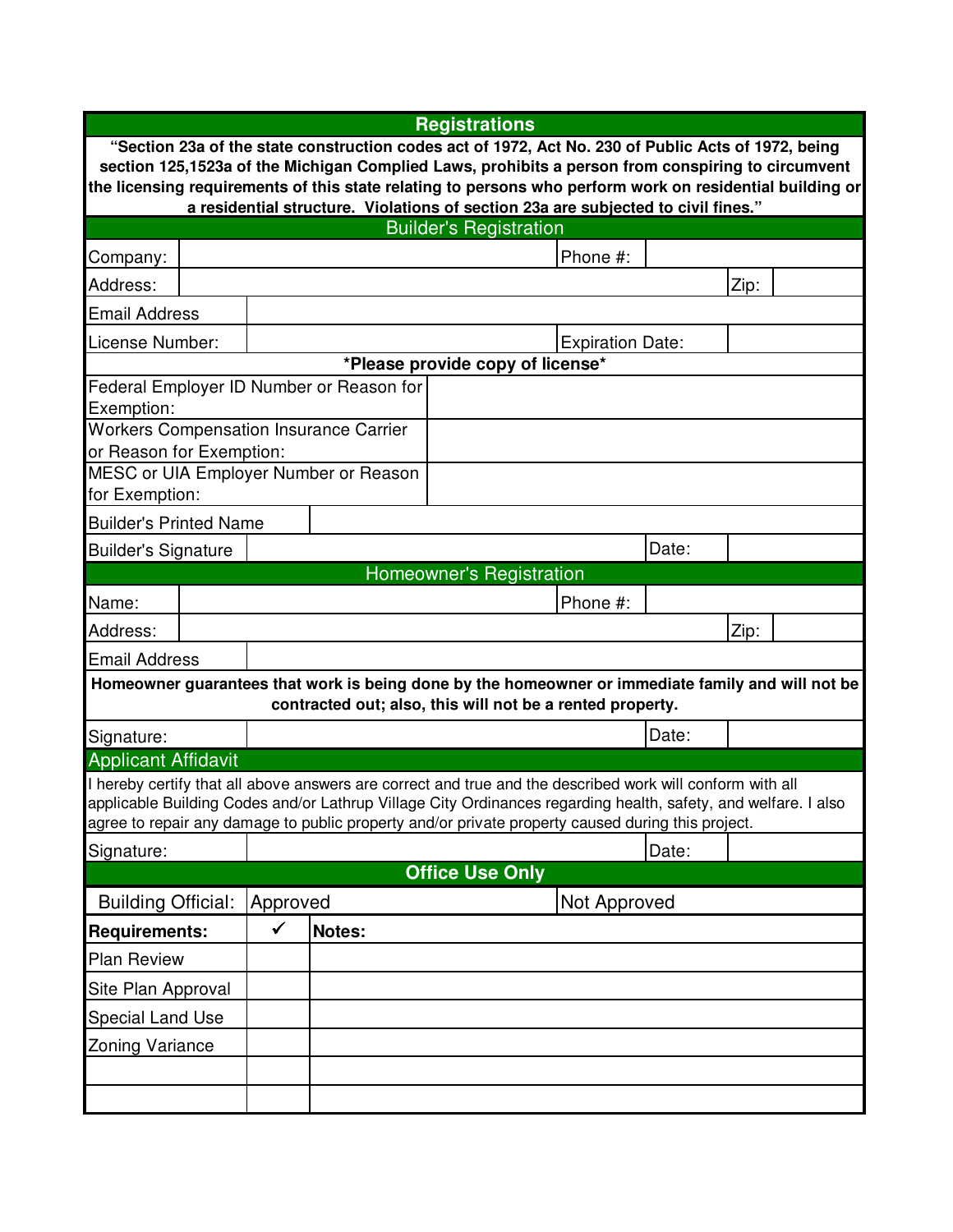## **For Your Information Only** (Do not submit with Permit Application)

**Permits Required:** No person shall commence to erect, alter, move, or enlarge any building nor commence the construction of any other land improvements on vacant land until a Building Permit is first obtained from the Building Official.

**Building Permits:** An application for a Building Permit shall be made in writing to the Building Official and shall be accompanied by appropriate supporting documents and fees. If the activity is one requiring prior Site Plan approval and an approved Site Plan is on file with the City, the application shall recite such fact. In all other cases a Plot Plan shall be submitted in duplicate. Building and construction plans conforming to City Building Codes shall be submitted with the application. **The application or supporting documents must specify all uses to which the land and any proposed structures are to be put.** THE ISSUANCE OF A BUILDING PERMIT DOES NOT APPROVE A PROPOSED USE. BE SURE TO CHECK THE CITY'S ZONING ORDINANCE TO INSURE THAT THE USE FOR WHICH YOU ARE RENOVATING OR BUILDING FOR IS A PERMITTED USE!

**Certificate of Occupancy Required:** No lands or buildings (or any part thereof) can be occupied or put to use and no lands or buildings (or any part thereof) can undergo a change in use unless or until a Certificate of Occupancy is first obtained from the Building Official for such land and/or building use. Applications for a Certificate of Occupancy is to be made in writing to the Building Official with appropriate documents and fees. Where a building permit has been issued, the request for final inspection may constitute an application for a certificate. A Temporary Certificate of Occupancy may be issued by the Building Official if the applicant can show that a hardship exists.

**Duration of Building Permit:** Any Building Permit issued shall be valid for a period of 12 months from the date of issuance (unless revoked or terminated sooner) and may be extended for additional periods of 6 months so long as the work is progressing with reasonable diligence and dispatch.

**Inspections:** City inspections are required on all work undertaken pursuant to a Building Permit. If a building is involved, the holder shall request and obtain an inspection when the foundation work has been completed. In all events, a final inspection shall be requested and obtained when all land improvements are complete. Requests for inspections shall be made in writing or faxed to the Building Official twenty four (24) hours prior to actual inspection. **\*\*\*\*Note Re-inspection/Permit Cancellation fee will apply\*\*\*\*** 

**Site Plan Review:** No person can commence any new use or erect or alter any structure without first obtaining the approval of a Site Plan of the proposed change from the Building Official, and no use shall be carried on or continued or maintained no structure erected, altered, or enlarged and no other improvement or construction undertaken except as shown on the approved site plan. Please contact the Building Official or review Section 1514 of the City's Zoning Ordinance for details about the site plan process.

## Required Information to Submit for Application Review

**Completed Building Permit Application** 

□ \$50 non-refundable permit application fee

 $\Box$  Two copies of the building plans

- $\Box$  One copy of the contract, which must include job price
- □ One copy of the Contractor's and Insurance License and Driver's License

-A Homeowners Affidavit (If permit is not being pulled by Contractor)

## Permit Process Overview

- 1 A completed building permit application packet is submitted
- 2 Plans are reviewed by the Building Inspector
- 3 When / if no problems are discovered, building permit is issued
- 4 If needed, all Variances, Site Plan Approvals, and Special Land Uses are obtained

5 Rough inspection(s) are requested

6 Final Inspections are requested

7 Contractor may request a Certificate of Occupancy

8 Bond is refunded after final inspection has been approved

## Special Notes on Fees

1 Permit Fee Refunds: 100% Prior to Start of Work and 50% Once Work Begins

2 Work Started Prior to Permit Approval will be changed double Permit Fees